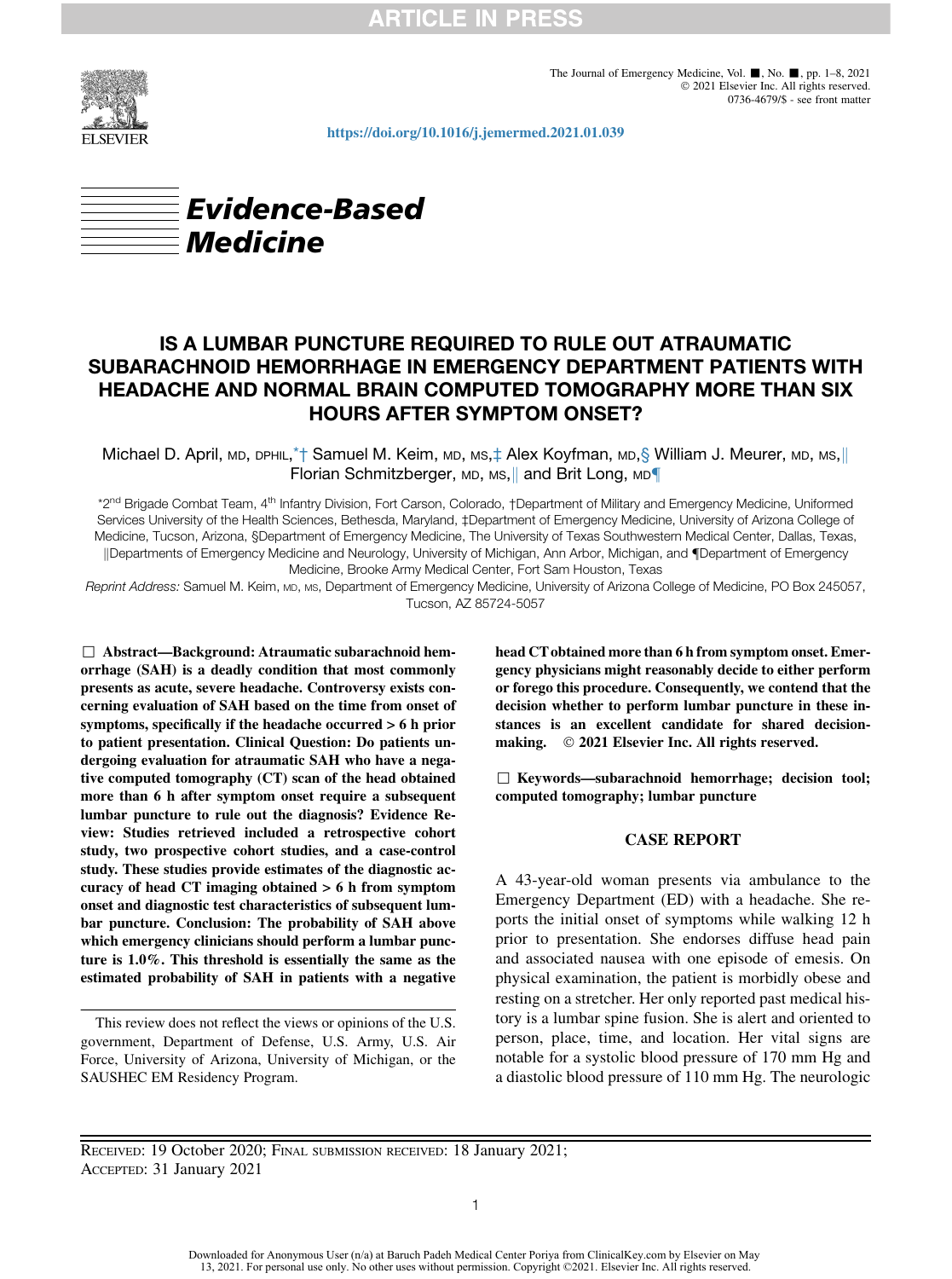examination is without focal abnormality, though she expresses some discomfort in her neck during range-ofmotion testing. Given the presence of multiple signs and symptoms concerning for potential subarachnoid hemorrhage, you order computed tomography (CT) of the head, which shows no evidence of intracranial bleed. You ponder whether you must now perform a lumbar puncture diagnostic procedure to rule out subarachnoid hemorrhage.

## CLINICAL QUESTION

Do patients undergoing evaluation for atraumatic subarachnoid hemorrhage (SAH) who have negative CT of the head more than 6 h after symptom onset require a subsequent lumbar puncture to rule out the diagnosis?

## **CONTEXT**

SAH is a deadly disease that emergency physicians must maintain in their differential of patients presenting to the ED with atraumatic headache. Headaches due to SAH classically are severe and sudden in onset ([1](#page-5-0)[,2](#page-5-1)). Other characteristic symptoms include nausea and vomiting and meningismus  $(3,4)$  $(3,4)$  $(3,4)$ . It is not uncommon for emergency physicians to miss the diagnosis given its relative rarity among the many headache patients presenting to ED settings ([5\)](#page-5-4).

Two broad categories of SAH exist. First is rupture of an aneurysm of the cerebral arterial vasculature, accounting for 75–80% of SAH [\(6](#page-5-5),[7\)](#page-5-6). The prevalence of cerebral aneurysms in the adult population without specific risk factors approximates 2.3% [\(8](#page-5-7)). The risk of aneurysm rupture is strongly associated with aneurysm size, with aneurysms 7 mm or smaller at near negligible risk of rupture [\(9](#page-5-8)). When SAH does occur due to an aneurysm, those SAH bleeds carry the highest risk of mortality and require surgical intervention ([10–12\)](#page-5-9). Surgical treatment options include surgical clipping or coiling [\(13](#page-5-10)). Expedient diagnosis is critical to optimize outcomes in these patients, with one cohort study reporting 14% absolute difference in mortality between aneurysmal SAH patients initially misdiagnosed vs. patients correctly diagnosed [\(14](#page-6-0)).

The second broad category of SAH is a bleed without any identified aneurysm, termed a peri-mesencephalic SAH. In contrast to aneurysmal bleeds, the prognosis for these patients is generally excellent  $(15-17)$ . Furthermore, given that there is no discrete anatomic correlate for the patient's bleed, there are no corresponding neurosurgical interventions to stem the bleeding itself. Interventions instead focus upon supportive measures to alleviate the complications of the disease process, such as symptomatic management or, more rarely, ventricular drains for secondary hydrocephalus ([18\)](#page-6-2). Hence, early identification of these bleeds is less imperative than for aneurysmal SAH given that indicated interventions focus less upon the SAH cause per se and more upon the sequelae resulting from that bleed that would often be apparent without knowing the underlying diagnosis.

Of central importance for the emergency clinician, then, is rapid and accurate diagnosis or rule-out of aneurysmal SAH. The recently validated Ottawa SAH Rule offers clinicians a highly sensitive (100%), albeit poorly specific (12.7%), tool for ruling out SAH without the need for any neuroimaging ([19\)](#page-6-3). For patients such as the woman in this clinical case vignette, with high-risk features for whom rule-out is not possible using this rule, CT of the head without contrast is the mainstay for the initial evaluation. Historical data indicate that this imaging modality is highly accurate within the first 6 h after initial onset of symptoms (>95% sensitivity), though sensitivity declines as more time from initial onset of symptoms elapses ([20–22](#page-6-4)). The Ottawa SAH Rule prospective validation study confirmed 95.5% sensitivity of a negative head CT obtained within 6 h of symptom onset ([19\)](#page-6-3). Accordingly, the American College of Emergency Physicians (ACEP) Clinical Policy on headaches recommends no further diagnostic work-up for SAH among neurologically intact patients with a negative head CT obtained within this time horizon [\(23](#page-6-5)).

The appropriate diagnostic strategy for patients with a negative CT scan of the head obtained > 6 h from initial symptom onset is less clear. The aforementioned ACEP clinical policy recommends that these patients undergo either lumbar puncture or CT angiography for further evaluation  $(23)$  $(23)$ . These studies are not without risk. In the case of lumbar puncture, complications may include post lumbar puncture headache (25%), radicular pain (1.5%), rarely, in the case of anticoagulated patients bleeding with paraparesis  $(1.5\%)$ , or a traumatic tap  $(24-26)$ . In the case of CT angiography, radiation and contrast exposure can be problematic, though more contemporary data suggest a minimal risk of nephrotoxicity from contrast [\(27–29](#page-6-7)). Additionally, clinicians must consider the risk of unnecessary coiling and clipping procedures, which carry an associated mortality of approximately 0.7% ([30](#page-6-8)). This is a particular concern for patients with aneurysms 7 mm or less in size, which, given an incredibly low risk of rupture, may well represent incidental findings during an evaluation for SAH.

## EVIDENCE SEARCH

To address the clinical question, you search for studies reporting diagnostic test characteristics for CT imaging after 6 h to inform pretest probability. You also seek studies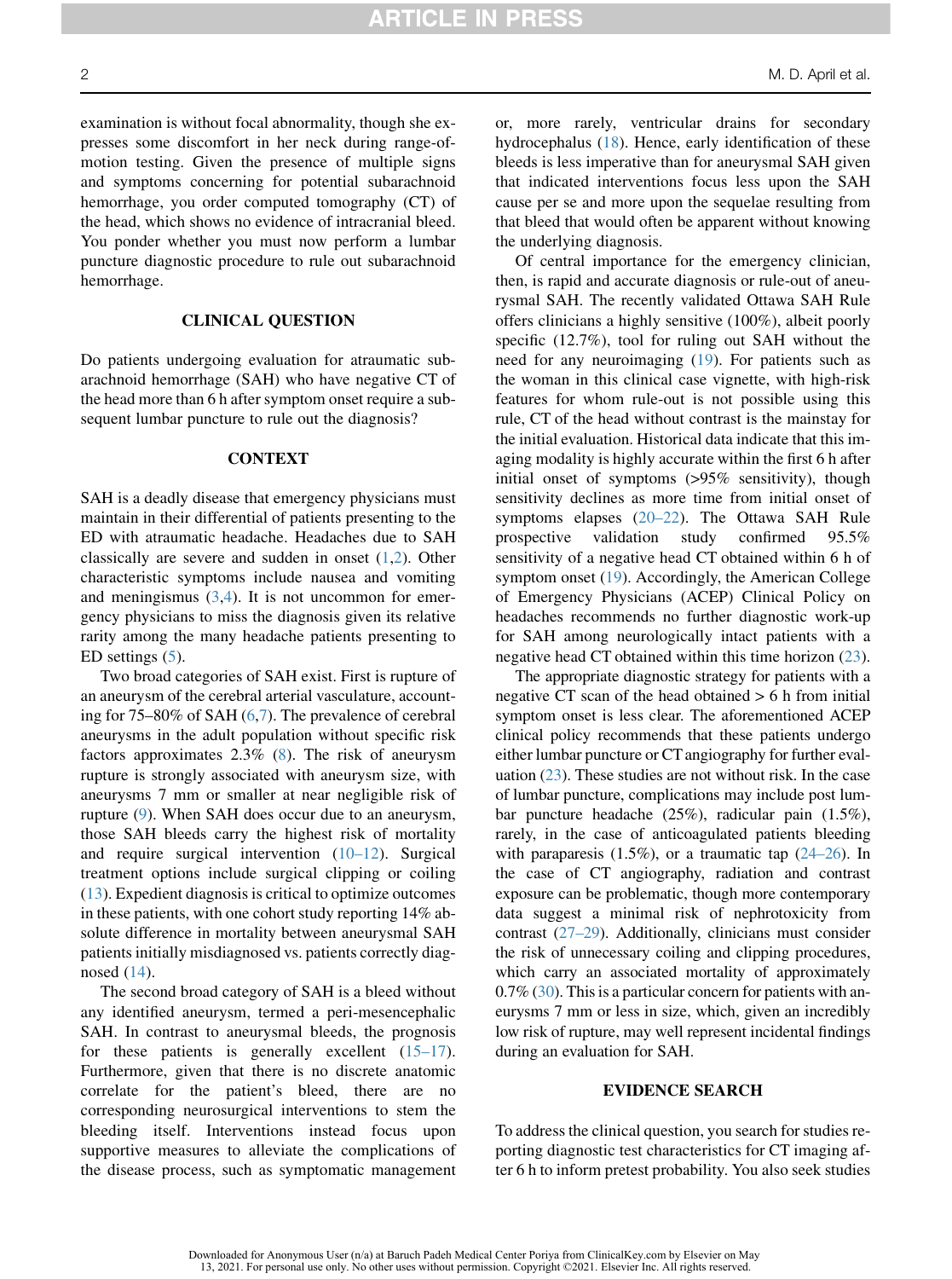Ruling Out Atraumatic Subarachnoid Hemorrhage in the ED 3

reporting yield for lumbar puncture as part of the subsequent workup for SAH. The patient population in whom you are interested is, specifically, ED patients with a negative head CT more than 6 h after symptom onset. You restrict your search results to primary literature. Utilizing the search terms ''subarachnoid hemorrhage," "CT," and "emergency department" yields 140 citations. Adding the term ''lumbar puncture'' narrows the results to 48 citations. From these citations, you pull the following four resources from the literature.

#### EVIDENCE REVIEW

Title: Is the Combination of Negative Computed Tomography Result and Negative Lumbar Puncture Result Sufficient to Rule Out Subarachnoid Hemorrhage? [\(31](#page-6-9)).

Population: ED patients > 15 years of age with a nontraumatic acute headache.

Study design: Prospective cohort study.

Primary outcome: SAH was defined by any one of the following criteria. The first was subarachnoid blood on CT, as reported in the final radiology report. The second was xanthochromia in the cerebrospinal fluid by visual inspection of the supernatant post centrifugation. The third was red blood cells (RBCs) in the final tube of cerebrospinal fluid exceeding  $5 \times 10^6$  RBCs/L; this criterion requires confirmation of an aneurysm demonstrated on cerebral angiography whether traditional, CT, or magnetic resonance imaging (MRI). The final criterion included autopsy results confirming subarachnoid hemorrhage. The investigators contacted all subjects by phone at least 6 months from the initial ED visit to ascertain any previously unmeasured outcomes.

Inclusion criteria: Patients with a normal neurologic examination who underwent a noncontrast head CT and lumbar puncture. All patients had headaches reaching maximal intensity within 1 h and presenting within 14 days of onset of symptoms.

Main results: Of 592 enrolled patients, 61 had subarachnoid hemorrhage. There were 61 true positives, 55 diagnosed by CT and 6 diagnosed by lumbar puncture. There were 175 false positives, all of which were attributed to traumatic taps (RBCs exceeding  $5 \times 10^6$  RBCs/ L with no subsequent identification of an aneurysm). There were no false negatives and 356 true negatives. These data correspond to a sensitivity of 100% and a specificity of 67%. In additional analyses, assuming some patients lost to follow-up had a SAH, the sensitivity was 98%, and specificity remained 67%. The authors do not report the duration of headache symptoms for individual patients in the study.

Title: Time-Dependent Test Characteristics of Head Computed Tomography in Patients Suspected of Nontraumatic Subarachnoid Hemorrhage ([32\)](#page-6-10).

*Population:* All patients  $> 15$  years of age presenting to the investigators' ED clinical suspicion for nontraumatic SAH.

Study design: Retrospective cohort study.

Primary outcome: SAH was defined by a noncontrast head CT demonstrating blood in the subarachnoid space. Alternatively, the authors considered cerebrospinal fluid positive for bilirubin as consistent with the diagnosis of SAH.

Inclusion criteria: Inclusion criteria comprised patients known to have a time of onset of symptoms within 14 days. Patients further had a normal level of consciousness (Glasgow Coma Scale score of 15), did not undergo transfer from an outside hospital, and did not have any focal neurologic deficits. Finally, patients had not undergone a lumbar puncture procedure in the month preceding presentation.

Main results: The authors included 250 patients in their analysis. Of these, 137 (54.8%) underwent head CT within 6 h of symptom onset, whereas the remaining 113 (45.2%) underwent CT imaging after 6 h of symptom onset. In both groups, the specificity of head CT was 100%. Sensitivity dropped from 98.5% when obtained within 6 h of symptom onset to 90.0% after 6 h of symptom onset (negative likelihood ratio 0.10).

Title: Sensitivity of Computed Tomography Performed Within Six Hours of Onset of Headache for Diagnosis of Subarachnoid Haemorrhage: Prospective Cohort Study [\(33](#page-6-11)).

Population: Consecutive ED adult patients aged over 15 years presenting with nontraumatic acute headache or syncope associated with headache.

Study Design: Prospective multicenter cohort study.

Primary Outcome: SAH was determined by any of the following criteria. The first was subarachnoid blood on noncontrast head CT. The second included visible xanthochromia in the cerebrospinal fluid. The final criterion was  $> 5 \times 10^6$  RBCs/L in the final tube of cerebrospinal fluid collection together with an aneurysm identified on cerebral angiography (including digital subtraction, CT, or MRI).

Inclusion Criteria: Patients were alert (Glasgow Coma Scale score of 15), had headache symptoms that started within 14 days of presentation, and did not undergo transfer from another facility with confirmed SAH. Patients did not have a history of recurrent headaches of similar character to their current symptoms. Patients, further, did not have focal neurologic deficits or papilledema. Finally, patients did not have a history of known cerebral aneurysm, SAH, ventricular shunt, or brain neoplasm.

Main Results: The study enrolled 3132 patients, of whom 240 (7.7%) had confirmed SAH. Of these, 953 (30.4%) underwent CT within 6 h of symptom onset, and the remaining 2179 (69.6%) patients underwent CT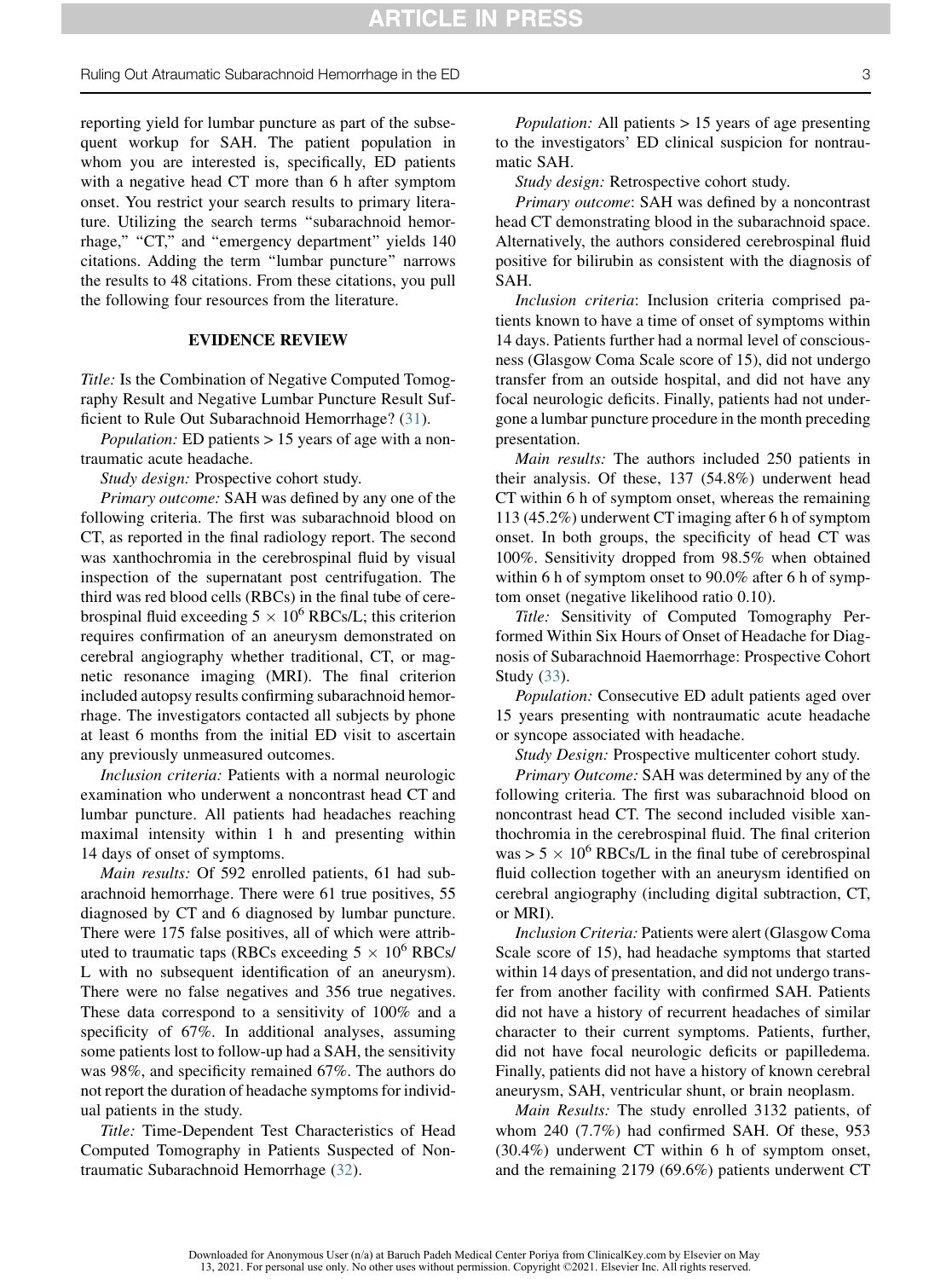<span id="page-3-0"></span>Bayesian analysis - A method of statistical inference (named for English mathematician Thomas Bayes) that allows one to combine prior information about a population parameter with evidence from information contained in a sample to guide the statistical inference process.

Gold Standard - A reference standard for evaluating the performance of a diagnostic test. The gold-standard test is assumed to be correct in identifying the presence or absence of disease 100% of the time.

Pretest Probability - The probability of disease for a given patient before the physician knows the results of a specific diagnostic test. Generally thought to equal the prevalence of the disease in the population of patients that most resemble the patient before the test is conducted.

Post-test Probability - The probability of disease for a given patient after the physician knows the results of a specific diagnostic test. The post-test probability is different from the pretest probability as a function of the magnitude of the likelihood ratio characteristic of the diagnostic test.

Testing Threshold – The indifference point for the choice between therapy and performing a diagnostic test to further reduce uncertainty.

Sensitivity - The ability of a test to identify patients who have a specific disease or outcome. The true-positive rate. The probability of a positive test result in patients with the disease.

Specificity - The ability of a test to identify patients without the disease or outcome when it is not present. The true-negative rate. The probability of a negative test result in patients without the disease.

Negative Predictive Value – The probability of no disease in patients with a negative test result.

Positive Predictive Value – The probability of disease in patients with a positive test result.

#### Figure 1. Evidence-based medicine teaching points.

after 6 h of symptoms onset. Only 1546 (49.4%) of included patients underwent lumbar puncture. In both groups, the specificity of the head CT was 100%. Head CT sensitivity for SAH dropped from 100% when obtained within 6 h of symptom onset to 85.7%, 95% confidence interval (CI) 78.3–90.9%, after 6 h of symptom onset (negative likelihood ratio of 0.14, 95% CI 0.09– 0.22).

Title: Nontraumatic Subarachnoid Hemorrhage in the Setting of Negative Cranial Computed Tomography Results: External Validation of a Clinical and Imaging Prediction Rule ([34\)](#page-6-12).

Population: ED patients > 18 years of age with a related International Statistical Classification of Diseases and Related Health Problems, Ninth Edition (ICD-9) diagnosis code of SAH (430) along with both a noncontrast head CT and cerebrospinal fluid analysis during their ED visit.

Study design: Case-control chart review study.

Primary outcome: SAH was defined by meeting at least one of the following criteria. The first was presence of xanthochromia on visual inspection of cerebrospinal fluid. The second was angiographic evidence of cerebral aneurysm or arteriovenous malformation. The third was subsequent cranial imaging demonstrating SAH within 48 h of index lumbar puncture procedure.

Inclusion criteria: Case inclusion criteria included head CT without evidence of SAH by final radiology interpretation, normal neurological examination (aside from isolated single cranial nerve deficits), and  $> 5$  $RBCs/\mu L$  of cerebrospinal fluid. Cases also required at least one of the criteria noted above under ''primary outcome'' as evidence of SAH. Matched controls were patients with ED-related ICD-9 diagnosis codes of headache (784 and 339) who also underwent both noncontrast CT and cerebrospinal fluid analysis with documented concern by SAH by the treating physician during the ED visit. The investigators matched controls to cases by year and ED facility in a ratio of three controls for every case to control for variations in ED practice and CT technology over time.

Main results: The investigators identified 55 patients with SAH during the 11-year study period presenting to 21 EDs across the Kaiser Permanente health system. Of these, 34 (62%) were aneurysmal. The authors do not report the sensitivity and specificity of CT imaging across all patients but note that 11 of the 55 patients with SAH (20%) had a negative head CT within 6 h of symptom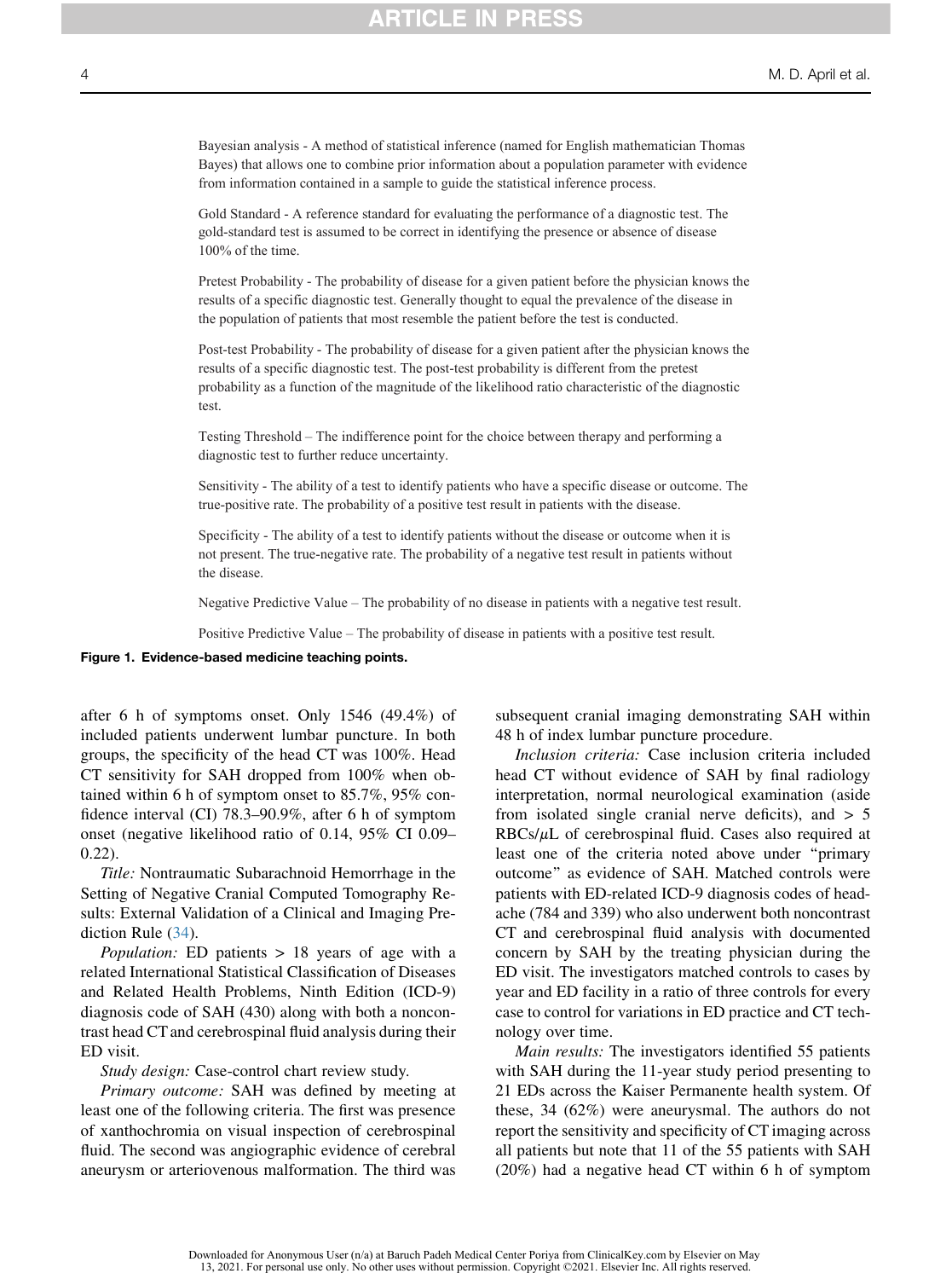onset. Of these cases, one had an arteriovenous malformation and 6 had aneurysms on subsequent angiography, all of which were 7 mm or less in size.

### **CONCLUSIONS**

Perry et al. provide evidence that the combination of head CT and lumbar puncture can effectively rule out SAH with near 100% sensitivity with symptom duration up to 14 days ([31\)](#page-6-9). Unfortunately, this sensitivity comes at the expense of specificity (67%), likely due to traumatic taps [\(26](#page-6-13)). The remaining three studies highlight the dangers of omitting lumbar puncture among patients with a negative head CT scan. Backes et al. [\(32](#page-6-10)) and Perry et al.  $(33)$  $(33)$  report a sensitivity of head CT obtained  $> 6$  h from symptom onset of 90.0% and 85.7%, respectively. Furthermore, Mark et al.'s case-control study, admittedly susceptible to bias due to retrospective design, finds that 20% of their patients with SAH reportedly had negative CT imaging within 6 hours of symptom onset ([34,](#page-6-12)[35](#page-6-14)). Taken together, these results support a conservative approach of incorporating lumbar puncture in the evaluation of these patients.

How best to determine whether to trade specificity for sensitivity through the addition of lumbar puncture to head CT imaging? You decide to use the concept of a testing threshold ([Figure 1](#page-3-0)). As formulated by Pauker and Kassirer, the testing threshold represents the ''indifference point for the choice between withholding therapy and performing a diagnostic test"  $(36)$  $(36)$ . The threshold represents the pretest probability of disease, above which the combined consideration of test accuracy, test harm, and treatment benefits and harm warrants proceeding with a diagnostic test. The formula for the testing threshold is:

0.14 ([33\)](#page-6-11). These values translate to a probability of disease after head CT but prior to lumbar puncture of approximately 1.1%, exceeding the testing threshold.

Your calculation of pre-lumbar puncture probability of SAH and testing threshold are close in value. Given this proximity, subtle shifts in numbers can have a significant impact on decision-making. Indeed, the confidence interval of the negative likelihood ratio for negative CT imaging obtained more than 6 h from symptoms onset spans 0.09 to 0.22. Accordingly, this means the range of probability of disease for SAH after a negative CT scan in this time window ranges from 0.7% to 1.7%. In fact, the true range of potential values is undoubtedly greater, as could be demonstrated by techniques beyond the scope of this exercise, such as probabilistic sensitivity analyses simultaneously capturing uncertainty in all variables, not just CT sensitivity ([37\)](#page-6-16).

Further decision-making complexity arises from acknowledgement that uncertainty similarly exists in the calculation of the testing threshold. For example, Carpenter et al. calculated a 2% test threshold for post-CT lumbar puncture [\(38](#page-6-17)). Although not dramatically different from our 1.0% value, this estimate would change management, assuming a 1.1% probability of disease after a negative head CT obtained more than 6 h after onset of symptoms. The discrepancy arises from differences in their calculation inputs to include assuming a higher risk of lumbar puncture testing and different diagnostic test characteristics. These calculations highlight that Bayesian analyses are highly dependent upon the values used to calculate estimated probability of disease and testing thresholds.

Ultimately then, emergency physicians might reasonably decide to either perform or forego this procedure.

$$
\frac{(1 - \text{Specificity}) * (Risk of Treatment) + Risk of Testing}{(1 - \text{Specificity}) * (Risk of Treatment) + (\text{Specificity}) * Benefit of Treatment}
$$

Accounting for all potential risks and benefits would require use of a utility-based outcome measure [\(37](#page-6-16)). An approximate calculation is possible by considering a single terminal outcome measure of interest, namely mortality. Assuming a sensitivity of 100% and specificity of 67% for lumbar puncture, 0.45% mortality with surgical treatment, no testing risk, and a 14% absolute reduction in mortality with treatment yields a testing threshold of 1.0%, above which you should pursue lumbar puncture testing [\(14](#page-6-0),[30](#page-6-8)[,31](#page-6-9),[34\)](#page-6-12). The prospective consecutive patient cohort data from Perry et al. reported a 7.7% prevalence of SAH and a negative likelihood ratio of disease after CT imaging more than 6 h from symptom onset of Consequently, we contend that the decision whether to perform lumbar puncture in these instances is an excellent candidate for shared decision-making. In this instance, given the imperative to not miss deadly pathology, you and the patient collectively decide that you will perform a lumbar puncture to rule out SAH.

# Commentary–Dr. Florian Schmitzberger, Dr. William Meurer

Sudden onset of a severe headache should prompt diagnostic consideration of subarachnoid hemorrhage. Current consensus in emergency medicine is that CT of the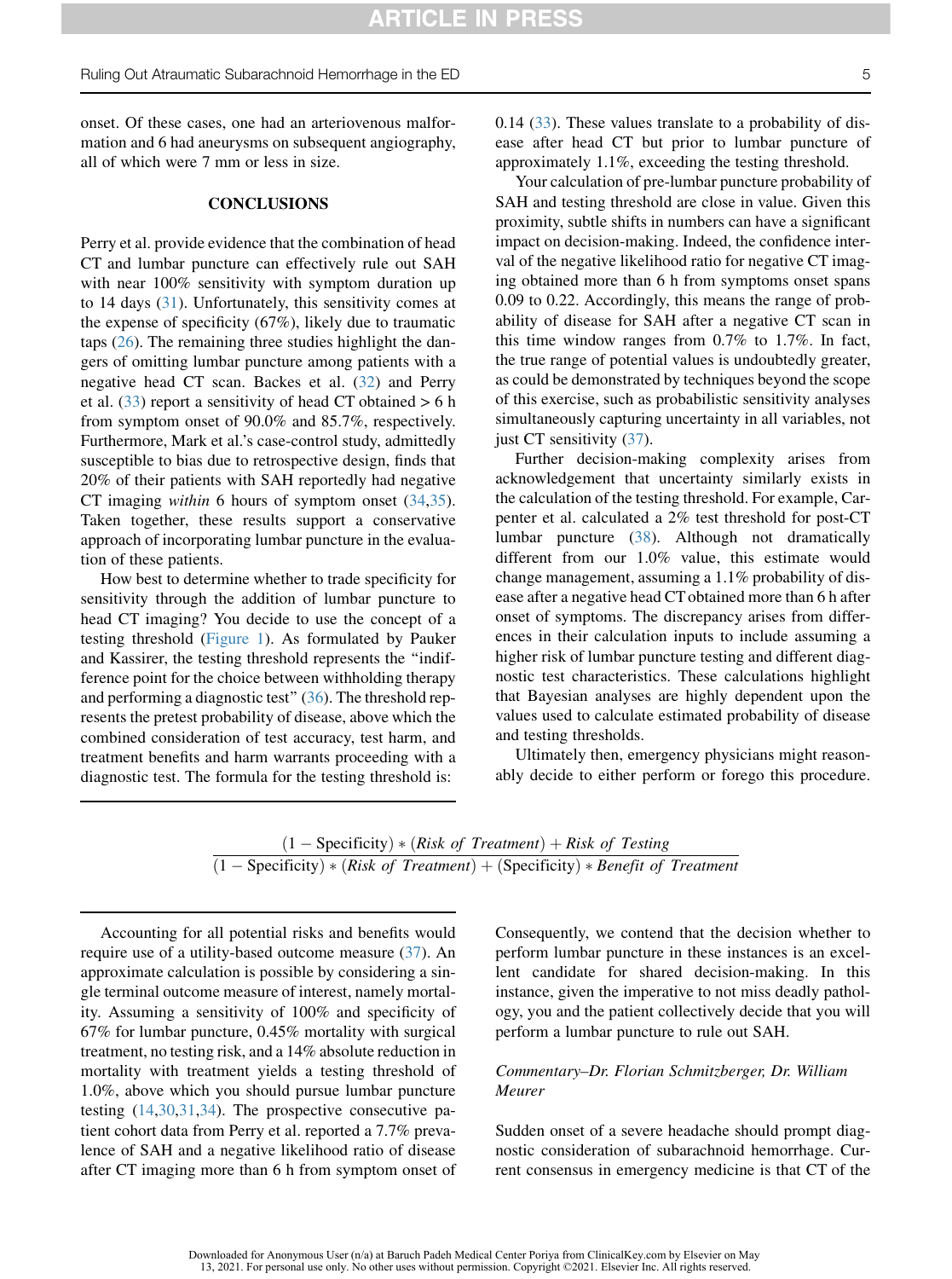head performed within 6 h of symptom onset is sufficient to make this critical diagnosis. Beyond this timeframe, controversy exists. It is less clear whether modern CT is sufficiently sensitive or if a lumbar puncture is required to assess for xanthochromia or RBCs. Lumbar punctures are not without risk. They can cause acute localized pain and have delayed problems such as post-dural puncture headaches, infection, or bleeding. This procedure can be unpopular with clinicians and patients. Reasons for this, in addition to potential for discomfort, include the additional time required to perform the procedure, the risk of an unsuccessful attempt, and the small number of SAH identified after a negative head CT.

Given these barriers, it is important to accurately assess pretest risk, which is a difficult undertaking. The classic presentation of the ''worst headache of my life'' is not truly pathognomonic for SAH, and accurately assessing who truly requires imaging and possible further investigation is largely subjective. One can achieve some calibration with pretest risk by looking at nationally representative data. Consider that EDs see roughly 4 million visits for headaches a year; only 1–2% (about 30,000 per year) of these visits are due to an underlying aneurysmal SAH ([39\)](#page-6-18). Or put another way, nearly one in five U.S. adults have a serious headache in a given 3 month period, yet only 1 in roughly 26,000 will experience hospitalization for SAH ([40](#page-6-19)). Finally, as CT scanning for headache inexorably increases (while the number of cases of spontaneous SAH remains relatively constant), the number of studies evaluating the false negative rate observed in practice will go down. Put another way, as our collective threshold for CT scanning in headache has gotten lower over the years, fewer studies are positive—thus inflating the observed negative predictive value (as prevalence among those scanned has actually decreased owing to the larger number of scans.) If we estimate that 25% of the 4 million ED headache visits in the United States have CT scanning, this would mean our collective pre-CT probability of SAH is only 3%.

Contemporary guidelines such as the ACEP Clinical Policy on headaches have evolved to give guidance for patients presenting with such symptoms. Clinical decision rules, such as the Ottawa SAH rule, can be helpful, and shared decision-making can be utilized. A remaining consideration, however, is which testing to perform and how to deal with potentially nondiagnostic tests or incidental findings. In one study, 61 of 592 headache patients ultimately had SAH, 55 diagnosed by CT and 6 by LP; however, there were 175 LP false positives, all due to traumatic punctures [\(31](#page-6-9)). Is a specificity of 67% adequate and are you facing a situation such as using a D-dimer where a positive result often essentially forces your hand in ordering a CT angiogram in this case? Some practitioners may elect to perform a CT angiogram after a nondiagnostic CT without contrast, given these limitations.

Looking ahead, there are calls for MRI/magnetic resonance angiography (MRA) to be studied as an ionizing radiation-free option that avoids iodinated contrast agents. This is particularly pertinent in times where more EDs have access to rapid MRI. CT imaging has been the standard in evaluating for hemorrhage in stroke and trauma, but recent research strongly suggests that MRI/MRA has good sensitivity and may be a future desired alternative. Future research in this area is needed [\(41](#page-6-20)). The studies referenced in this review can help with answering these questions, but have limitations and do not give a perfectly clear picture and, depending on choice of statistical analysis, demonstrate a range of risk–benefit estimates. There is a powerful urge for the practitioner to avoid causing pain to the patient and forgo a lumbar puncture, however, given available data, it may be prudent to go one step further beyond a CT scan to truly rule out devastating and intervenable pathology. Lumbar puncture remains a useful tool and we need to remain highly proficient at it to maximize the chance it provides us with diagnostically useful information.

#### REFERENCES

- <span id="page-5-0"></span>1. [Linn FH, Rinkel GJ, Algra A, van Gijn J. Headache characteristics](http://refhub.elsevier.com/S0736-4679(21)00099-8/sref1) [in subarachnoid haemorrhage and benign thunderclap headache. J](http://refhub.elsevier.com/S0736-4679(21)00099-8/sref1) [Neurol Neurosurg Psychiatry 1998;65:791–3.](http://refhub.elsevier.com/S0736-4679(21)00099-8/sref1)
- <span id="page-5-1"></span>2. [Landtblom AM, Fridriksson S, Boivie J, Hillman J, Johansson G,](http://refhub.elsevier.com/S0736-4679(21)00099-8/sref2) [Johansson I. Sudden onset headache: a prospective study of fea](http://refhub.elsevier.com/S0736-4679(21)00099-8/sref2)[tures, incidence and causes. Cephalalgia 2002;22:354–60.](http://refhub.elsevier.com/S0736-4679(21)00099-8/sref2)
- <span id="page-5-2"></span>3. [Locksley HB. Natural history of subarachnoid hemorrhage, intra](http://refhub.elsevier.com/S0736-4679(21)00099-8/sref3)[cranial aneurysms and arteriovenous malformations. Based on](http://refhub.elsevier.com/S0736-4679(21)00099-8/sref3) [6368 cases in the cooperative study. J Neurosurg 1966;25:219–39.](http://refhub.elsevier.com/S0736-4679(21)00099-8/sref3)
- <span id="page-5-3"></span>4. [Linn FH, Wijdicks EF, van der Graaf Y, Weerdesteyn-van Vliet FA,](http://refhub.elsevier.com/S0736-4679(21)00099-8/sref4) [Bartelds AI, van Gijn J. Prospective study of sentinel headache in](http://refhub.elsevier.com/S0736-4679(21)00099-8/sref4) [aneurysmal subarachnoid haemorrhage. Lancet 1994;344:590–3](http://refhub.elsevier.com/S0736-4679(21)00099-8/sref4).
- <span id="page-5-5"></span><span id="page-5-4"></span>5. [Vermeulen MJ, Schull MJ. Missed diagnosis of subarachnoid hem](http://refhub.elsevier.com/S0736-4679(21)00099-8/sref5)[orrhage in the emergency department. Stroke 2007;38:1216–21](http://refhub.elsevier.com/S0736-4679(21)00099-8/sref5).
- <span id="page-5-6"></span>6. [Suarez JI, Tarr RW, Selman WR. Aneurysmal subarachnoid hemor](http://refhub.elsevier.com/S0736-4679(21)00099-8/sref6)[rhage. N Engl J Med 2006;354:387–96](http://refhub.elsevier.com/S0736-4679(21)00099-8/sref6).
- <span id="page-5-7"></span>7. [Al-Shahi R, White PM, Davenport RJ, Lind KW. Subarachnoid hae](http://refhub.elsevier.com/S0736-4679(21)00099-8/sref7)[morrhage. BMJ 2006;333:235–40](http://refhub.elsevier.com/S0736-4679(21)00099-8/sref7).
- 8. [Rinkel GJ, Djibuti M, Algra A, van Gijn J. Prevalence and risk of](http://refhub.elsevier.com/S0736-4679(21)00099-8/sref8) [rupture of intracranial aneurysms: a systematic review. Stroke](http://refhub.elsevier.com/S0736-4679(21)00099-8/sref8) [1998;29:251–6.](http://refhub.elsevier.com/S0736-4679(21)00099-8/sref8)
- <span id="page-5-8"></span>9. [Wiebers DO, Whisnant JP, Huston J 3rd, et al. Unruptured intracra](http://refhub.elsevier.com/S0736-4679(21)00099-8/sref9)[nial aneurysms: natural history, clinical outcome, and risks of surgi](http://refhub.elsevier.com/S0736-4679(21)00099-8/sref9)[cal and endovascular treatment. Lancet 2003;362:103–10.](http://refhub.elsevier.com/S0736-4679(21)00099-8/sref9)
- <span id="page-5-9"></span>10. [Canhao P, Ferro JM, Pinto AN, Melo TP, Campos JG. Perimesence](http://refhub.elsevier.com/S0736-4679(21)00099-8/sref10)[phalic and nonperimesencephalic subarachnoid haemorrhages with](http://refhub.elsevier.com/S0736-4679(21)00099-8/sref10) [negative angiograms. Acta Neurochir \(Wien\) 1995;132:14–9.](http://refhub.elsevier.com/S0736-4679(21)00099-8/sref10)
- 11. [Rinkel GJ, Wijdicks EF, Hasan D, et al. Outcome in patients with](http://refhub.elsevier.com/S0736-4679(21)00099-8/sref11) [subarachnoid haemorrhage and negative angiography according to](http://refhub.elsevier.com/S0736-4679(21)00099-8/sref11) [pattern of haemorrhage on computed tomography. Lancet 1991;](http://refhub.elsevier.com/S0736-4679(21)00099-8/sref11) [338:964–8.](http://refhub.elsevier.com/S0736-4679(21)00099-8/sref11)
- 12. [Hillman J, Saveland H, Jakobsson KE, et al. Overall management](http://refhub.elsevier.com/S0736-4679(21)00099-8/sref12) [outcome of ruptured posterior fossa aneurysms. J Neurosurg](http://refhub.elsevier.com/S0736-4679(21)00099-8/sref12) [1996;85:33–8.](http://refhub.elsevier.com/S0736-4679(21)00099-8/sref12)
- <span id="page-5-10"></span>13. Berro DH, L'Allinec V, Pasco-Papon A, et al. Clip-first policy versus coil-first policy for the exclusion of middle cerebral artery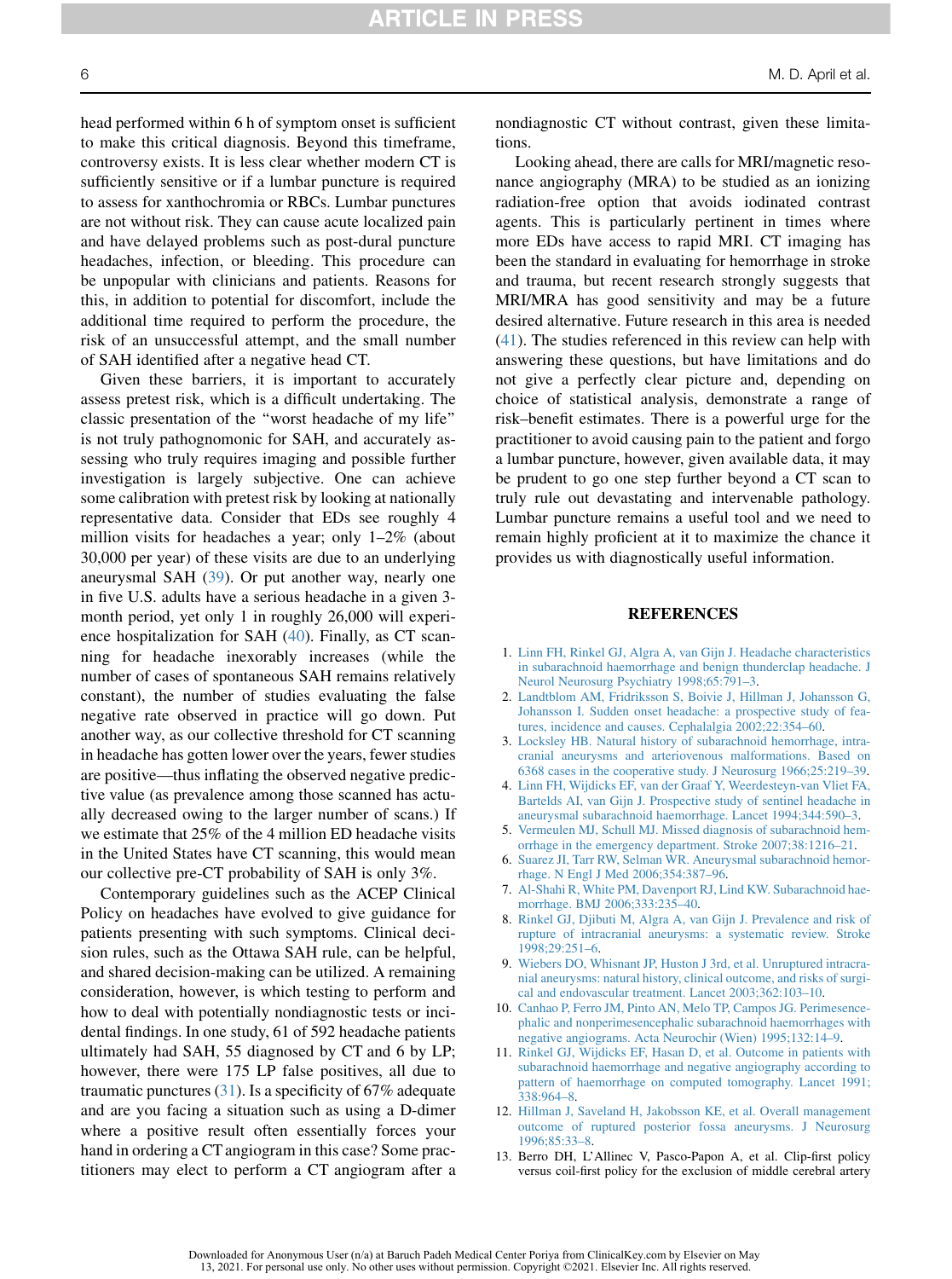13, 2021. For personal use only. No other uses without permission. Copyright ©2021. Elsevier Inc. All rights reserved.

# Ruling Out Atraumatic Subarachnoid Hemorrhage in the ED 7

aneurysms. J Neurosurg 2019;1–8. [https://doi.org/10.3171/2019.5.](https://doi.org/10.3171/2019.5.JNS19373) [JNS19373. \[Epub ahead of print\].](https://doi.org/10.3171/2019.5.JNS19373)

- <span id="page-6-0"></span>14. [Kowalski RG, Claassen J, Kreiter KT, et al. Initial misdiagnosis and](http://refhub.elsevier.com/S0736-4679(21)00099-8/sref14) [outcome after subarachnoid hemorrhage. JAMA 2004;291:866–9.](http://refhub.elsevier.com/S0736-4679(21)00099-8/sref14)
- <span id="page-6-1"></span>15. [Rinkel GJ, Wijdicks EF, Vermeulen M, Hasan D, Brouwers PJ, van](http://refhub.elsevier.com/S0736-4679(21)00099-8/sref15) [Gijn J. The clinical course of perimesencephalic nonaneurysmal](http://refhub.elsevier.com/S0736-4679(21)00099-8/sref15) [subarachnoid hemorrhage. Ann Neurol 1991;29:463–8.](http://refhub.elsevier.com/S0736-4679(21)00099-8/sref15)
- 16. [Wijdicks EF, Schievink WI, Miller GM. Pretruncal nonaneurysmal](http://refhub.elsevier.com/S0736-4679(21)00099-8/sref16) [subarachnoid hemorrhage. Mayo Clin Proc 1998;73:745–52](http://refhub.elsevier.com/S0736-4679(21)00099-8/sref16).
- 17. [Greebe P, Rinkel GJ. Life expectancy after perimesencephalic sub](http://refhub.elsevier.com/S0736-4679(21)00099-8/sref17)[arachnoid hemorrhage. Stroke 2007;38:1222–4.](http://refhub.elsevier.com/S0736-4679(21)00099-8/sref17)
- <span id="page-6-2"></span>18. [Atchie B, McGraw C, McCarthy K, et al. Comparing outcomes of](http://refhub.elsevier.com/S0736-4679(21)00099-8/sref18) [patients with idiopathic subarachnoid hemorrhage by stratifying](http://refhub.elsevier.com/S0736-4679(21)00099-8/sref18) [perimesencephalic bleeding patterns. J Stroke Cerebrovasc Dis](http://refhub.elsevier.com/S0736-4679(21)00099-8/sref18)  $2019;28:2407-13.$
- <span id="page-6-3"></span>19. [Perry JJ, Sivilotti MLA, Emond M, et al. Prospective implementa](http://refhub.elsevier.com/S0736-4679(21)00099-8/sref19)[tion of the ottawa subarachnoid hemorrhage rule and 6-hour](http://refhub.elsevier.com/S0736-4679(21)00099-8/sref19) [computed tomography rule. Stroke 2020;51:424–30.](http://refhub.elsevier.com/S0736-4679(21)00099-8/sref19)
- <span id="page-6-4"></span>20. [Edlow JA, Wyer PC. Evidence-based emergency medicine/clinical](http://refhub.elsevier.com/S0736-4679(21)00099-8/sref20) [question. how good is a negative cranial computed tomographic](http://refhub.elsevier.com/S0736-4679(21)00099-8/sref20) [scan result in excluding subarachnoid hemorrhage? Ann Emerg](http://refhub.elsevier.com/S0736-4679(21)00099-8/sref20) [Med 2000;36:507–16.](http://refhub.elsevier.com/S0736-4679(21)00099-8/sref20)
- 21. [Edlow JA, Caplan LR. Avoiding pitfalls in the diagnosis of sub](http://refhub.elsevier.com/S0736-4679(21)00099-8/sref21)[arachnoid hemorrhage. N Engl J Med 2000;342:29–36](http://refhub.elsevier.com/S0736-4679(21)00099-8/sref21).
- 22. [Sidman R, Connolly E, Lemke T. Subarachnoid hemorrhage diag](http://refhub.elsevier.com/S0736-4679(21)00099-8/sref22)[nosis: Lumbar puncture is still needed when the computed tomog](http://refhub.elsevier.com/S0736-4679(21)00099-8/sref22)[raphy scan is normal. Acad Emerg Med 1996;3:827–31](http://refhub.elsevier.com/S0736-4679(21)00099-8/sref22).
- <span id="page-6-5"></span>23. [American College of Emergency Physicians Clinical Policies Sub](http://refhub.elsevier.com/S0736-4679(21)00099-8/sref23)[committee \(Writing Committee\) on Acute Headache, Godwin SA,](http://refhub.elsevier.com/S0736-4679(21)00099-8/sref23) [Cherkas DS, et al. Clinical policy: critical issues in the evaluation](http://refhub.elsevier.com/S0736-4679(21)00099-8/sref23) [and management of adult patients presenting to the emergency](http://refhub.elsevier.com/S0736-4679(21)00099-8/sref23) [department with acute headache. Ann Emerg Med 2019;74:e41–74](http://refhub.elsevier.com/S0736-4679(21)00099-8/sref23).
- <span id="page-6-6"></span>24. [Ruff RL, Dougherty JH Jr. Complications of lumbar puncture fol](http://refhub.elsevier.com/S0736-4679(21)00099-8/sref24)[lowed by anticoagulation. Stroke 1981;12:879–81.](http://refhub.elsevier.com/S0736-4679(21)00099-8/sref24)
- 25. [April MD, Long B, Koyfman A. Emergency medicine myths:](http://refhub.elsevier.com/S0736-4679(21)00099-8/sref25) [computed tomography of the head prior to lumbar puncture in adults](http://refhub.elsevier.com/S0736-4679(21)00099-8/sref25) [with suspected bacterial meningitis - due diligence or antiquated](http://refhub.elsevier.com/S0736-4679(21)00099-8/sref25) [practice? J Emerg Med 2017;53:313–21](http://refhub.elsevier.com/S0736-4679(21)00099-8/sref25).
- <span id="page-6-13"></span>26. [Evans RW. Complications of lumbar puncture. Neurol Clin 1998;](http://refhub.elsevier.com/S0736-4679(21)00099-8/sref26) [16:83–105.](http://refhub.elsevier.com/S0736-4679(21)00099-8/sref26)
- <span id="page-6-7"></span>27. [Brenner DJ, Hall EJ. Computed tomography–an increasing source](http://refhub.elsevier.com/S0736-4679(21)00099-8/sref27) [of radiation exposure. N Engl J Med 2007;357:2277–84](http://refhub.elsevier.com/S0736-4679(21)00099-8/sref27).
- 28. [Mitchell AM, Jones AE, Tumlin JA, Kline JA. Incidence of contrast](http://refhub.elsevier.com/S0736-4679(21)00099-8/sref28)[induced nephropathy after contrast-enhanced computed tomography](http://refhub.elsevier.com/S0736-4679(21)00099-8/sref28) [in the outpatient setting. Clin J Am Soc Nephrol 2010;5:4–9](http://refhub.elsevier.com/S0736-4679(21)00099-8/sref28).
- 29. [Hinson JS, Ehmann MR, Fine DM, et al. Risk of acute kidney injury](http://refhub.elsevier.com/S0736-4679(21)00099-8/sref29) [after intravenous contrast media administration. Ann Emerg Med](http://refhub.elsevier.com/S0736-4679(21)00099-8/sref29) [2017;69:577–5864.](http://refhub.elsevier.com/S0736-4679(21)00099-8/sref29)
- <span id="page-6-8"></span>30. [Hwang JS, Hyun MK, Lee HJ, et al. Endovascular coiling](http://refhub.elsevier.com/S0736-4679(21)00099-8/sref30) [versus neurosurgical clipping in patients with unruptured intra](http://refhub.elsevier.com/S0736-4679(21)00099-8/sref30)[cranial aneurysm: a systematic review. BMC Neurol 2012;12:](http://refhub.elsevier.com/S0736-4679(21)00099-8/sref30) [99.](http://refhub.elsevier.com/S0736-4679(21)00099-8/sref30)
- <span id="page-6-9"></span>31. [Perry JJ, Spacek A, Forbes M, et al. Is the combination of negative](http://refhub.elsevier.com/S0736-4679(21)00099-8/sref31) [computed tomography result and negative lumbar puncture result](http://refhub.elsevier.com/S0736-4679(21)00099-8/sref31) [sufficient to rule out subarachnoid hemorrhage? Ann Emerg Med](http://refhub.elsevier.com/S0736-4679(21)00099-8/sref31) [2008;51:707–13.](http://refhub.elsevier.com/S0736-4679(21)00099-8/sref31)
- <span id="page-6-10"></span>32. [Backes D, Rinkel GJ, Kemperman H, Linn FH, Vergouwen MD.](http://refhub.elsevier.com/S0736-4679(21)00099-8/sref32) [Time-dependent test characteristics of head computed tomography](http://refhub.elsevier.com/S0736-4679(21)00099-8/sref32) [in patients suspected of nontraumatic subarachnoid hemorrhage.](http://refhub.elsevier.com/S0736-4679(21)00099-8/sref32) [Stroke 2012;43:2115–9.](http://refhub.elsevier.com/S0736-4679(21)00099-8/sref32)
- <span id="page-6-11"></span>33. [Perry JJ, Stiell IG, Sivilotti ML, et al. Sensitivity of computed to](http://refhub.elsevier.com/S0736-4679(21)00099-8/sref33)[mography performed within six hours of onset of headache for diag](http://refhub.elsevier.com/S0736-4679(21)00099-8/sref33)[nosis of subarachnoid haemorrhage: prospective cohort study. BMJ](http://refhub.elsevier.com/S0736-4679(21)00099-8/sref33) [2011;343:d4277.](http://refhub.elsevier.com/S0736-4679(21)00099-8/sref33)
- <span id="page-6-12"></span>34. [Mark DG, Hung YY, Offerman SR, et al. Nontraumatic subarach](http://refhub.elsevier.com/S0736-4679(21)00099-8/sref34)[noid hemorrhage in the setting of negative cranial computed tomog](http://refhub.elsevier.com/S0736-4679(21)00099-8/sref34)[raphy results: external validation of a clinical and imaging](http://refhub.elsevier.com/S0736-4679(21)00099-8/sref34) [prediction rule. Ann Emerg Med 2013;62:1–101](http://refhub.elsevier.com/S0736-4679(21)00099-8/sref34).
- <span id="page-6-14"></span>35. [Kaji AH, Schriger D, Green S. Looking through the retrospecto](http://refhub.elsevier.com/S0736-4679(21)00099-8/sref35)[scope: reducing bias in emergency medicine chart review studies.](http://refhub.elsevier.com/S0736-4679(21)00099-8/sref35) [Ann Emerg Med 2014;64:292–8](http://refhub.elsevier.com/S0736-4679(21)00099-8/sref35).
- <span id="page-6-15"></span>36. [Pauker SG, Kassirer JP. The threshold approach to clinical decision](http://refhub.elsevier.com/S0736-4679(21)00099-8/sref36) [making. N Engl J Med 1980;302:1109–17](http://refhub.elsevier.com/S0736-4679(21)00099-8/sref36).
- <span id="page-6-16"></span>37. [April MD, Murray BP. Cost-effectiveness analysis appraisal and](http://refhub.elsevier.com/S0736-4679(21)00099-8/sref37) [application: an emergency medicine perspective. Acad Emerg](http://refhub.elsevier.com/S0736-4679(21)00099-8/sref37) [Med 2017;24:754–68.](http://refhub.elsevier.com/S0736-4679(21)00099-8/sref37)
- <span id="page-6-17"></span>38. [Carpenter CR, Hussain AM, Ward MJ, et al. Spontaneous subarach](http://refhub.elsevier.com/S0736-4679(21)00099-8/sref38)[noid hemorrhage: a systematic review and meta-analysis describing](http://refhub.elsevier.com/S0736-4679(21)00099-8/sref38) [the diagnostic accuracy of history, physical examination, imaging,](http://refhub.elsevier.com/S0736-4679(21)00099-8/sref38) [and lumbar puncture with an exploration of test thresholds. Acad](http://refhub.elsevier.com/S0736-4679(21)00099-8/sref38) [Emerg Med 2016;23:963–1003](http://refhub.elsevier.com/S0736-4679(21)00099-8/sref38).
- <span id="page-6-18"></span>39. [Edlow JA, Malek AM, Ogilvy CS. Aneurysmal subarachnoid hem](http://refhub.elsevier.com/S0736-4679(21)00099-8/sref39)[orrhage: update for emergency physicians. J Emerg Med 2008;34:](http://refhub.elsevier.com/S0736-4679(21)00099-8/sref39) [237–51](http://refhub.elsevier.com/S0736-4679(21)00099-8/sref39).
- <span id="page-6-19"></span>40. [Burch R, Rizzoli P, Loder E. The prevalence and impact of migraine](http://refhub.elsevier.com/S0736-4679(21)00099-8/sref40) [and severe headache in the United States: figures and trends from](http://refhub.elsevier.com/S0736-4679(21)00099-8/sref40) [government health studies. Headache 2018;58:496–505.](http://refhub.elsevier.com/S0736-4679(21)00099-8/sref40)
- <span id="page-6-20"></span>41. [Sailer AM, Wagemans B, Nelemans PJ, de Graaf R, van Zwam W.](http://refhub.elsevier.com/S0736-4679(21)00099-8/sref41) [Diagnosing intracranial aneurysms with MR angiography: system](http://refhub.elsevier.com/S0736-4679(21)00099-8/sref41)[atic review and meta-analysis. Stroke 2014;45:119–26](http://refhub.elsevier.com/S0736-4679(21)00099-8/sref41).

Downloaded for Anonymous User (n/a) at Baruch Padeh Medical Center Poriya from ClinicalKey.com by Elsevier on May